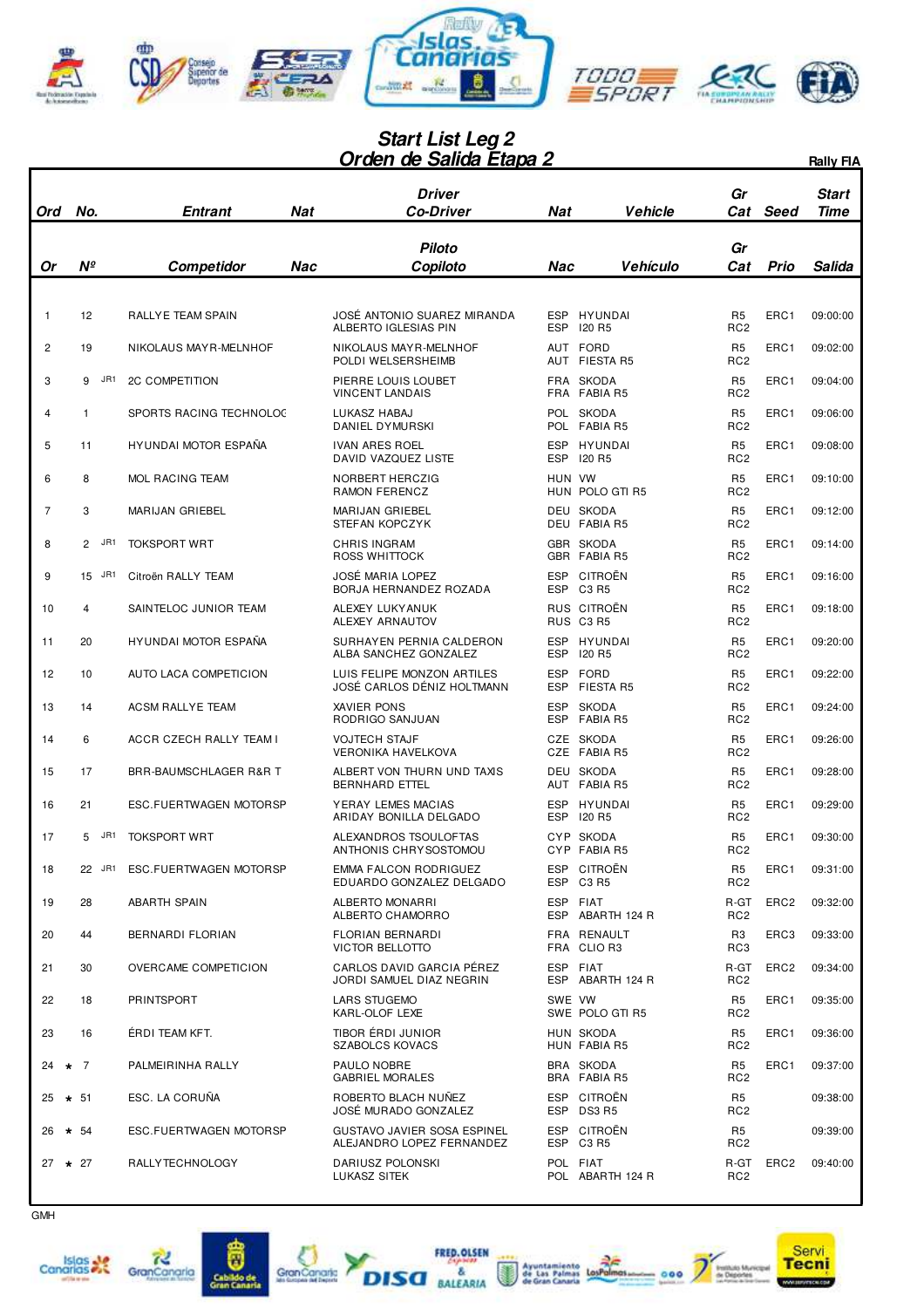

## **Orden de Salida Etapa 2 Start List Leg 2**

|     |                |                                 |     | <u> Urden de Salida Etapa 2</u>                      |                          |                                      |                         |                  | <b>Rally FIA</b>     |
|-----|----------------|---------------------------------|-----|------------------------------------------------------|--------------------------|--------------------------------------|-------------------------|------------------|----------------------|
| Ord | No.            | Entrant                         | Nat | Driver<br><i><b>Co-Driver</b></i>                    | Nat                      | Vehicle                              | Gr<br>Cat               | Seed             | Start<br><b>Time</b> |
| Or  | Nº             | Competidor                      | Nac | <b>Piloto</b><br>Copiloto                            | Nac                      | <b>Vehículo</b>                      | Gr<br>Cat               | <b>Prio</b>      | Salida               |
| 28  | 29<br>$\star$  | NUCITA ANDREA                   |     | ANDREA NUCITA<br><b>MICHELE FERRARA</b>              | <b>ITA</b><br><b>ITA</b> | <b>FIAT</b><br>ABARTH 124 R          | R-GT<br>RC <sub>2</sub> | ERC <sub>2</sub> | 09:41:00             |
| 29  | 35             | PEUGEOT RALLY ACADEMY           |     | YOHAN ROSSEL<br><b>BENOIT FULCRAND</b>               |                          | FRA PEUGEOT<br>FRA 208 VTI R2        | R <sub>2</sub><br>RC4   | ERC3             | 09:42:00             |
| 30  | JR3<br>48      | <b>JEAN-BAPTISTE FRANCESCHI</b> |     | <b>JEAN-BAPTISTE FRANCESCHI</b><br>ANTHONY GORGUILO  |                          | FRA FORD<br>FRA FIESTA R2            | R <sub>2</sub><br>RC4   | ERC3             | 09:43:00             |
| 31  | 32 JR3         | SAINTELOC JUNIOR TEAM           |     | SINDRE FURUSETH<br>JIM HJERPE                        |                          | NOR PEUGEOT<br>SWE 208 VTI R2        | R <sub>2</sub><br>RC4   | ERC3             | 09:44:00             |
| 32  | JR3<br>31      | RALLY E TEAM SPAIN              |     | EFRÉN LLARENA<br>SARA FERNANDEZ                      | <b>ESP</b><br>ESP        | PEUGEOT<br>208 VTI R2                | R <sub>2</sub><br>RC4   | ERC3             | 09:45:00             |
| 33  | 34 JR3         | FPAK PORTUGAL TEAM ERC          |     | PEDRO ANTUNES<br>PAULO LOPES                         |                          | PRT PEUGEOT<br>PRT 208 VTI R2        | R <sub>2</sub><br>RC4   | ERC3             | 09:46:00             |
| 34  | JR3<br>38      | STENGG MOTORSPORT               |     | <b>SIMON WAGNER</b><br><b>GERALD WINTER</b>          |                          | AUT OPEL<br>AUT ADAM R2              | R <sub>2</sub><br>RC4   | ERC3             | 09:47:00             |
| 35  | JR3<br>39      | ADAC OPEL RALLYE JUNIOR         |     | GRÉGOIRE MUNSTER<br>LOUIS LOUKA                      |                          | BEL OPEL<br>BEL ADAM R2              | R <sub>2</sub><br>RC4   | ERC3             | 09:48:00             |
| 36  | JR3<br>47      | <b>GRIGOR GRIGOROV KONSTAN</b>  |     | GRIGOR GRIGOROV JR.<br>YANAKI YANAKIEV               |                          | <b>BGR PEUGEOT</b><br>BGR 208 VTI R2 | R <sub>2</sub><br>RC4   | ERC3             | 09:49:00             |
| 37  | JR3<br>36<br>Н | ACCR CZECH RALLY TEAM I         |     | <b>JAN TALAS</b><br>ONDREJ KRAJCA                    |                          | CZE PEUGEOT<br>CZE 208 VTI R2        | R <sub>2</sub><br>RC4   | ERC3             | 09:50:00             |
| 38  | 37             | SAINTELOC JUNIOR TEAM           |     | <b>SEAN JOHNSTON</b><br>ALEX KIHURANI                |                          | DEU PEUGEOT<br>GBR 208 VTI R2        | R <sub>2</sub><br>RC4   | ERC3             | 09:51:00             |
| 39  | JR3<br>40      | <b>TEAM ROMO</b>                |     | ROMAN SCHWEDT<br>LINA METER                          |                          | DEU PEUGEOT<br><b>DEU 208 VTI R2</b> | R <sub>2</sub><br>RC4   | ERC3             | 09:52:00             |
| 40  | 24             | <b>JUAN CARLOS ALONSO</b>       |     | JUAN CARLOS ALONSO<br>JUAN PABLO MONASTEROLO         |                          | ARG MITSUBISHI<br>ARG LANCER EVO X   | NR4<br>RC <sub>2</sub>  | ERC <sub>2</sub> | 09:53:00             |
| 41  | JR3<br>33      | ADAC OPEL RALLYE JUNIOR         |     | ELIAS LUNDBERG<br>DAVID ARHUSIANDER                  |                          | SWE OPEL<br>SWE ADAM R2              | R <sub>2</sub><br>RC4   | ERC3             | 09:54:00             |
| 42  | 57             | C.D. AZUATIL                    |     | NELSON CLIMENT MENDOZA<br>AYOSE CLIMENT MENDOZA      | ESP<br><b>ESP</b>        | PEUGEOT<br>208 VTI R2                | R <sub>2</sub><br>RC4   |                  | 09:55:00             |
| 43  | 59             | ESC. VALLE DE ARIDANE           |     | MIGUEL ÁNGEL SUAREZ MARTIN<br>DANIEL SOSA OJEDA      | <b>ESP</b><br><b>ESP</b> | PEUGEOT<br>208 VTI R2                | R <sub>2</sub><br>RC4   |                  | 09:56:00             |
| 44  | JR3<br>43      | KLAUS MOTORSPORT KFT            |     | KRISTOF KLAUSZ<br>ÁGNES FARNADI                      |                          | HUN PEUGEOT<br><b>HUN 208 VTI R2</b> | R <sub>2</sub><br>RC4   | ERC3             | 09:57:00             |
| 45  | 65             | RAUL HERNANDEZ HERNAND          |     | RAUL HERNANDEZ HERNANDEZ<br><b>DIEGO SAN JUAN</b>    | ESP                      | ESP PEUGEOT<br>208 VTI R2            | R <sub>2</sub><br>RC4   |                  | 09:58:00             |
| 46  | JR3<br>41      | ACCR CZECH RALLY TEAM I         |     | PETR SEMERAD<br>JIRI HLAVKA                          |                          | CZE PEUGEOT<br>CZE 208 VTI R2        | R <sub>2</sub><br>RC4   | ERC3             | 09:59:00             |
| 47  | $\star$ 42 JR3 | STENGG MOTORSPORT               |     | <b>ROLAND STENGG</b><br>ALESSANDRA BAUMANN           |                          | AUT OPEL<br>DEU ADAM R2              | R <sub>2</sub><br>RC4   | ERC3             | 10:00:00             |
| 48  | $\star$ 45 JR3 | MIIKA HOKKANEN                  |     | <b>MIIKA HOKKANEN</b><br>RAMI SUORSA                 | <b>FIN</b><br>FIN        | PEUGEOT<br>208 VTI R2                | R <sub>2</sub><br>RC4   | ERC3             | 10:01:00             |
| 49  | 62             | <b>GCMOTORSPORT</b>             |     | JAVIER CIPRÉS VIDAL<br>MIGUEL ÁNGEL RODRIGUEZ GRIMON | ESP                      | ESP PEUGEOT<br>208 VTI R2            | R <sub>2</sub><br>RC4   |                  | 10:02:00             |
| 50  | 61             | C.D. PROGT ARAFO                |     | SERGIO FUENTES MATIAS<br>NESTOR JOSÉ GOMEZ MARTIN    | ESP                      | PEUGEOT<br>ESP 208 VTI R2            | R <sub>2</sub><br>RC4   |                  | 10:03:00             |
| 51  | 58             | ESC. VILLA DE ADEJE             |     | TANAUSU DELGADO MULERO<br>NELSON HERNANDEZ MENDOZA   | <b>ESP</b>               | ESP PEUGEOT<br>208 VTI R2            | R <sub>2</sub><br>RC4   |                  | 10:04:00             |
| 52  | 63             | ESC. MASPALOMAS                 |     | DAVID SANCHEZ GARRIDO<br>DAVID RIVERO SUAREZ         |                          | ESP FORD<br>ESP FIESTA R2T           | R <sub>2</sub><br>RC4   |                  | 10:05:00             |
| 53  | 60             | ESC. ATERURA                    |     | SEBASTIAN GIL MARTIN<br>ADRIAN GIL MARTIN            | ESP                      | RENAULT<br>ESP TWINGO R2             | R <sub>2</sub><br>RC4   |                  | 10:06:00             |
| 54  | 26             | ZELINDO MELEGARI                |     | ZELINDO MELEGARI<br>CORRADO BONATO                   | <b>ITA</b><br><b>ITA</b> | <b>MITSUBISHI</b><br>LANCER EVO X    | NR4<br>RC <sub>2</sub>  | ERC <sub>2</sub> | 10:07:00             |







 $\overline{\mathbf{a}}$ 





FRED.OLSEN